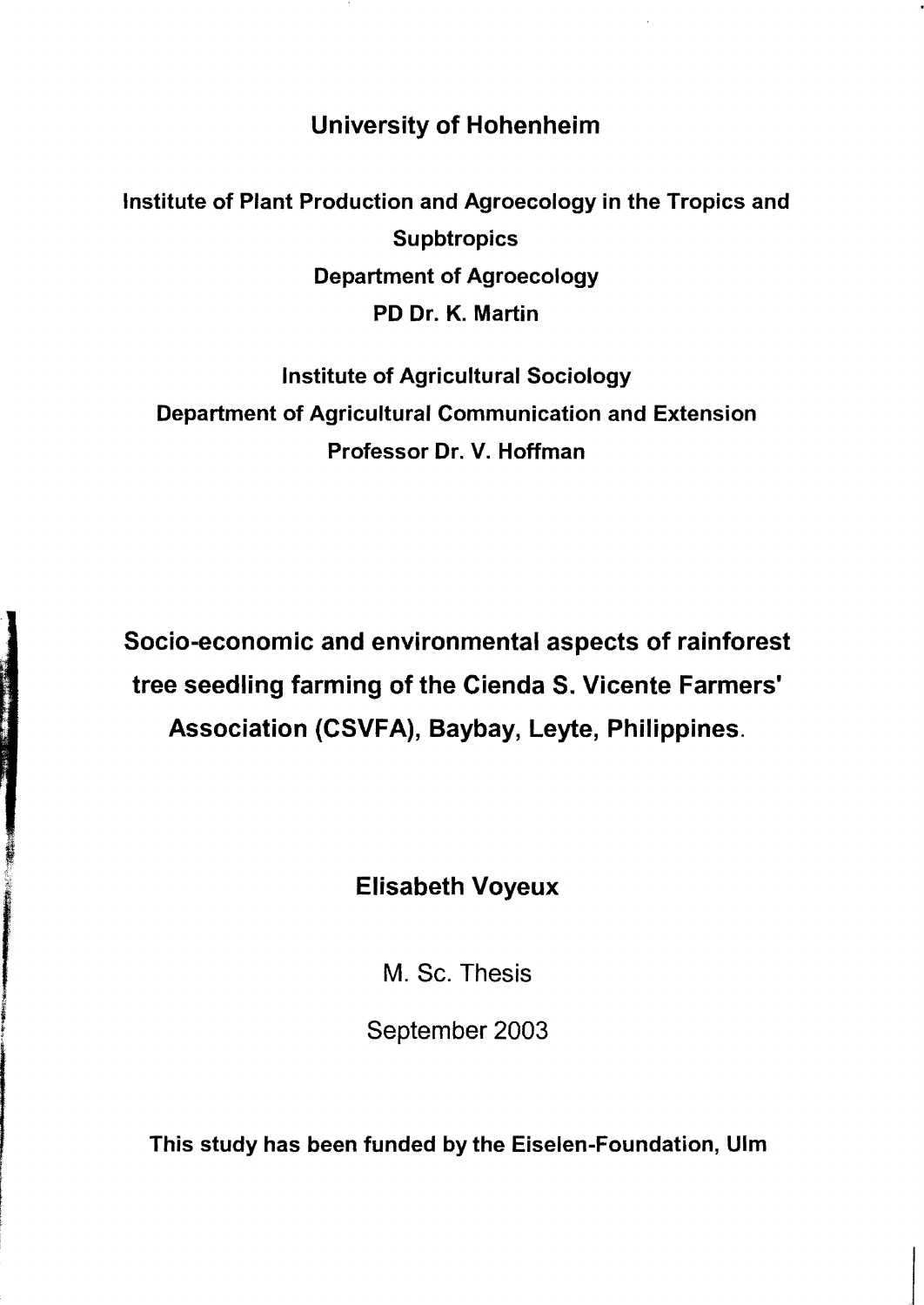## 6. **Summary**

The problem of deforestation is affecting the Philippines in a severe manner. The govemment has started, more than a decade ago, to delegate the incumbency of forest protection and rehabilitation to local communities through CBFM, in the hope that they will find more appropriate ways of solving the problem than govemmental agencies. This is grounded in the belief that communities that are living next to forests, if given the right incentives and tenure instruments, are best suited for the management of the forest, because their livelihood is directly affected by it.

The communities of Cienda and S. Vicente, Baybay. Philippines, are among these communities who have been given the responsibility and the tenure agreement to manage and rehabilitate their adjacent forest.

The study focused on the Cienda S. Vicente Farmers' Association, which is a people's organisation concemed with the improvement of its members' income and with environmental protection and rehabilitation. The association produces and sells seedlings of high quality forest tree species to sustain itself economically and provide income for its members. In addition it has adopted the technology of Rainforestation farming in order to associate issues of environmental rehabilitation, forestry and as a way to generate income. The study aimed at assessing certain aspects of the CSVFA which relate to the improvement of the members' income as weil as to the enhancement of the members' environmental awareness through the association's activities.

With the help of a structured questionnaire 35 members of the association have been interviewed over the association's activities as weil as over the members' farming system. The interviews aimed at collecting data about the group and its achievements, but also to understand the feeling the members have about belonging to the association.

The data was analysed using excel and SPSS. Moreover qualitative data was critically assessed so as to not miss important information which cannot be quantified.

The results can be summarised as folIows:

• The income of the active members of the association has increased